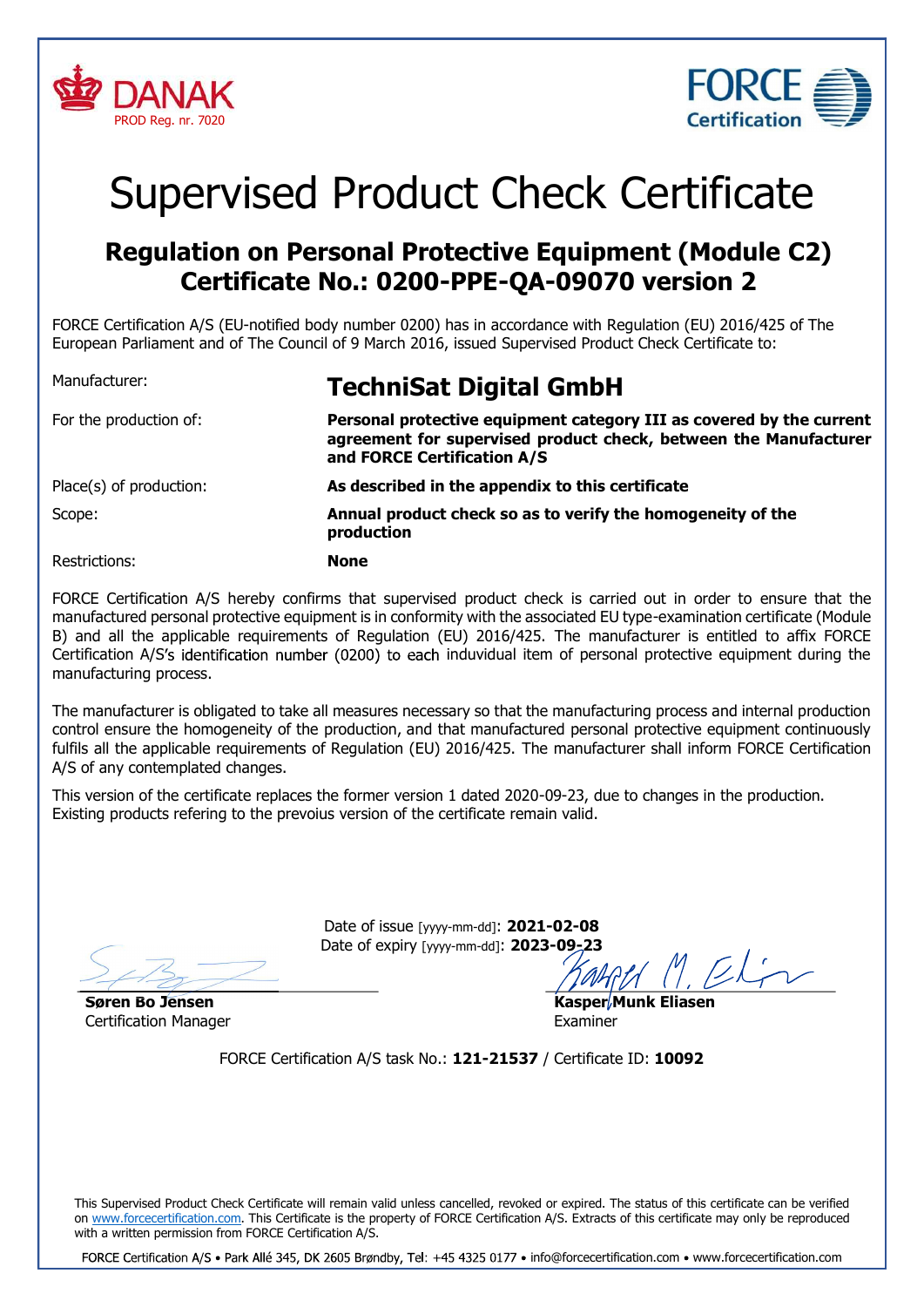### Appendix to Supervised Product Check Certificate

Regulation on Personal Protective Equipment (Module C2)

Certificate No.: 0200-PPE-QA-09070 version 2 Issued by FORCE Certification A/S - EU-notified body number 0200

**Staßfurt** 

Page 1 of 1

| <b>Manufacturer:</b>                             | TechniSat Digital GmbH<br><b>TechniPark</b><br>Julius-Saxler-Str. 3<br>D-54550 Daun/Eifel<br>Germany |                 |             |
|--------------------------------------------------|------------------------------------------------------------------------------------------------------|-----------------|-------------|
|                                                  | Agreement for supervised product check, between the Manufacturer and FORCE Certification A/S         |                 |             |
| Agreement No.:                                   | 439017                                                                                               |                 |             |
| <b>Place(s) of Production:</b><br>Final assembly | <b>Address</b>                                                                                       |                 |             |
|                                                  |                                                                                                      |                 |             |
| <b>TechniSat Vogtland GmbH</b>                   | Hauptstraße 46<br>D-08261 Schöneck<br>Germany                                                        |                 |             |
| TechniSat Teledigital GmbH                       | Nordstraße 4<br>D-39418 Staßfurt<br>Germany                                                          |                 |             |
| <b>History:</b>                                  |                                                                                                      |                 |             |
| Issue/change:                                    | Certificate No.:                                                                                     | Certificate ID: | Issue date: |
| - Original certificate                           | 0200-PPE-QA-09070 version 1                                                                          | 09070           | 2020-09-23  |
| - Additional place of production,                | 0200-PPE-QA-09070 version 2                                                                          | 10092           | 2021-02-08  |

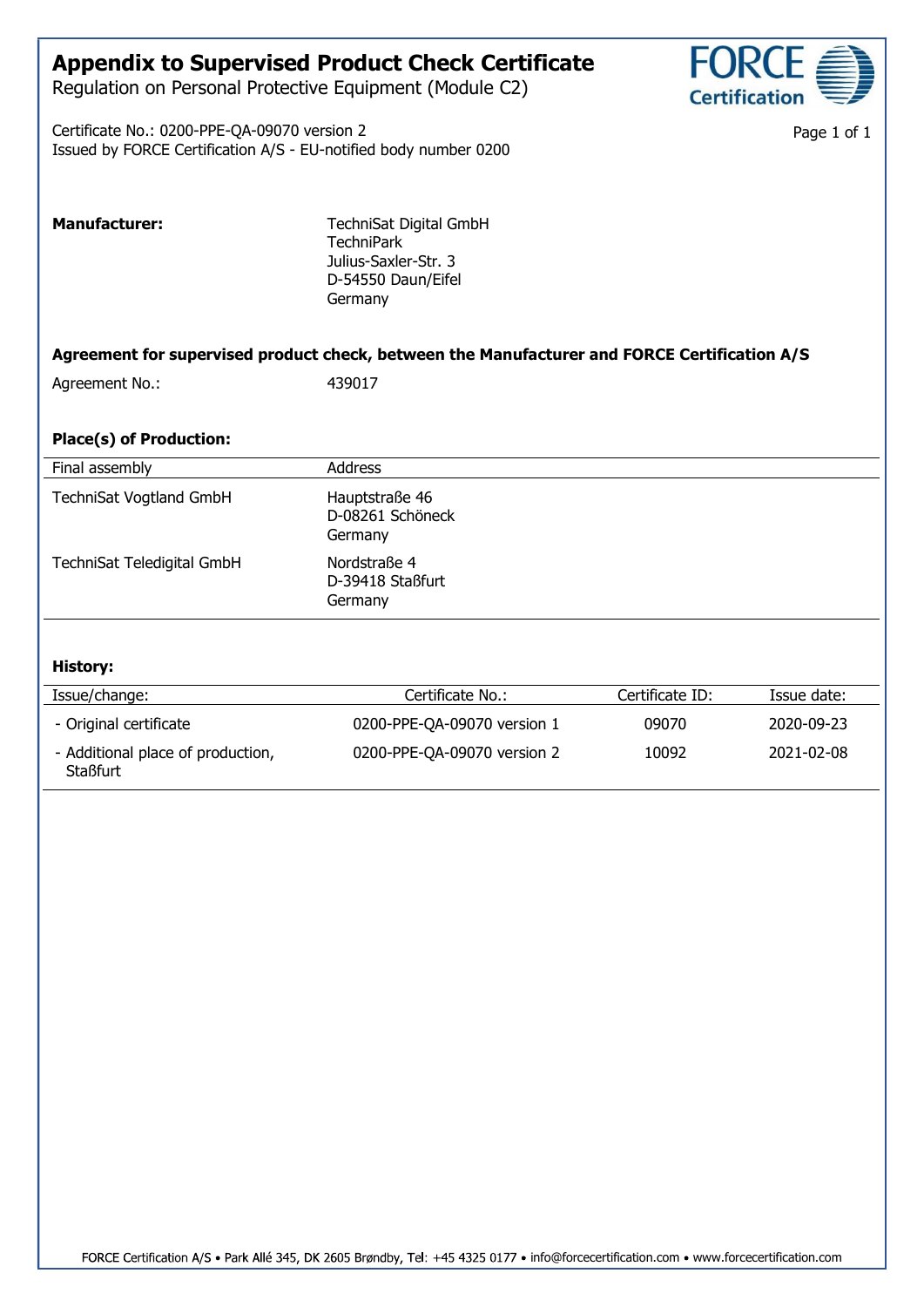



## EU Type-Examination Certificate

### Regulation on Personal Protective Equipment (Module B) Certificate No.: 0200-PPE-09041 version 2

FORCE Certification A/S (EU-notified body number 0200) has in accordance with Regulation (EU) 2016/425 of The European Parliament and of The Council of 9 March 2016, issued EU Type-Examination Certificate to:

### Manufacturer: TechniSat Digital GmbH

For manufacturing the following personal protective equipment:

| Type/Description:     | <b>Filtering half mask</b> |
|-----------------------|----------------------------|
| Model/Designation:    | <b>TECHNIMASK FFP2</b>     |
| Applied standard(s):  | EN 149:2001+A1:2009        |
| Classification:       | <b>FFP2 NR</b>             |
| Restrictions for use: | <b>None</b>                |
| Category:             | TTT                        |

The examined sample of personal protective equipment is found to fulfill the relevant requirements of the applied standard(s) and to be in compliance with the applicable essential health and safety requirements of Regulation (EU) 2016/425. Documentation for observance of relevant requirements and the basis for the type-examination are described in the appendix to this certificate. The manufacturer shall inform FORCE Certification A/S of any contemplated changes.

This certificate can only be used in conjuction with a valid comformity assessment procedure according to Regulation (EU) 2016/425 module C2 or D.

This version of the certificate replaces the former version 1 dated 2020-09-23, due to changes in the production. Existing products refering to the prevoius version of the certificate remain valid.

> Date of issue: 2021-02-08 Date of expiry: 2025-09-23

Søren Bo Jensen Certification Manager

Kasper Munk Eliasen Examiner

FORCE Certification A/S task No.: 121-21537 / Certificate ID: 10091

This certificate will remain valid unless cancelled, revoked or expired, provided the conditions in the attached appendix are complied with, and that the equipment remains state of the art within its applicable field of service. Status of this certificate can be verified on www.forcecertification.com. This EU Type-Examination Certificate is the property of FORCE Certification A/S. Extracts of this certificate may only be reproduced with a written permission from FORCE Certification A/S.

FORCE Certification A/S · Park Allé 345, DK 2605 Brøndby, Tel: +45 4325 0177 · info@forcecertification.com · www.forcecertification.com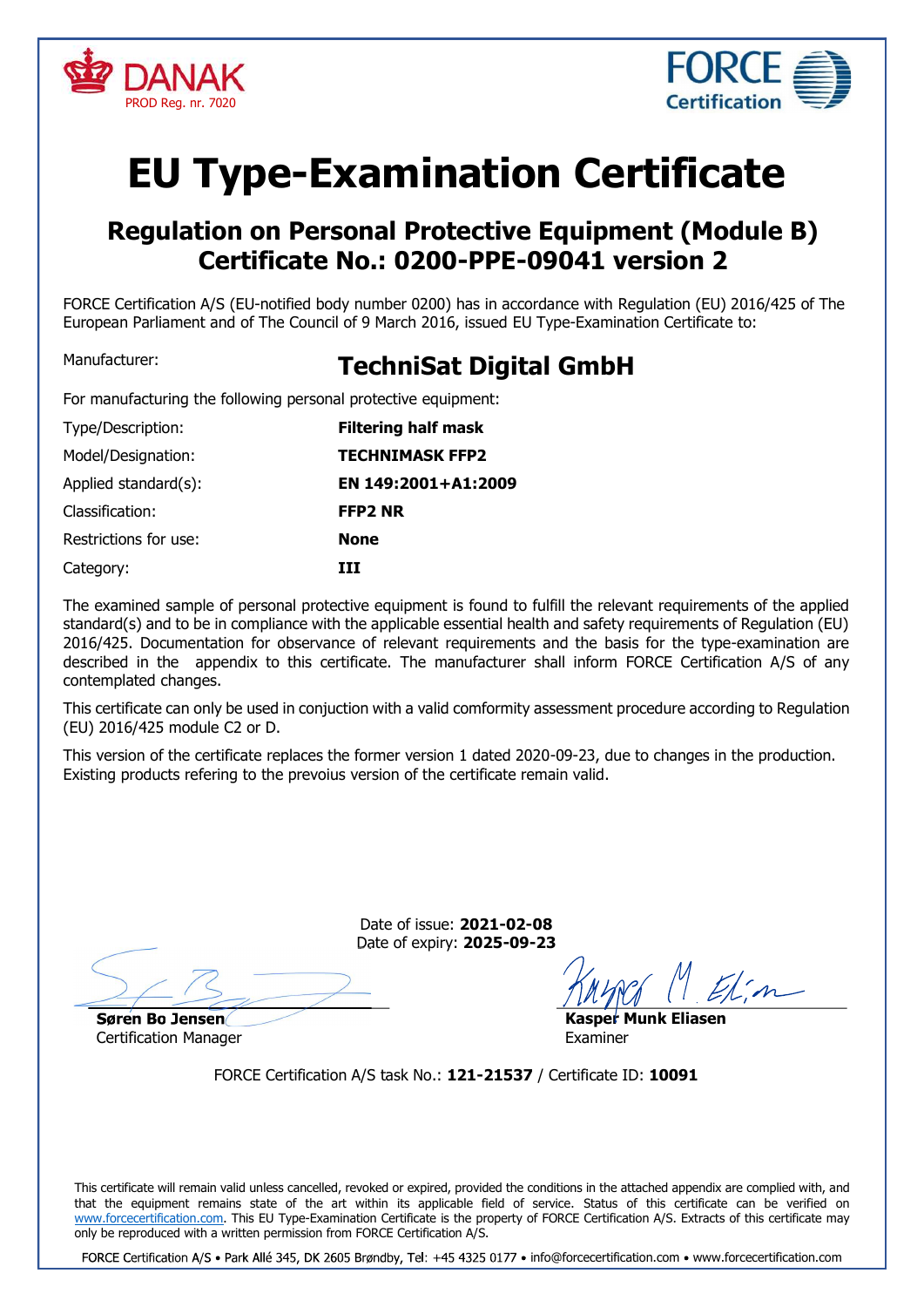### Appendix to EU Type-Examination Certificate

Regulation on Personal Protective Equipment (Module B)

Certificate No.: 0200-PPE-09041 version 2 Issued by FORCE Certification A/S - EU-notified body number 0200



Page 1 of 3

Manufacturer: TechniSat Digital GmbH **TechniPark** Julius-Saxler-Str. 3 D-54550 Daun/Eifel **Germany** 

#### Identification of personal protective equipment:

| Type/Description:     | Filtering half mask    |
|-----------------------|------------------------|
| Model/Designation:    | <b>TECHNIMASK FFP2</b> |
| Applied standard(s):  | EN 149:2001+A1:2009    |
| Classification:       | FFP <sub>2</sub> NR    |
| Restrictions for use: | None                   |
| Category:             | ш                      |

#### Design:





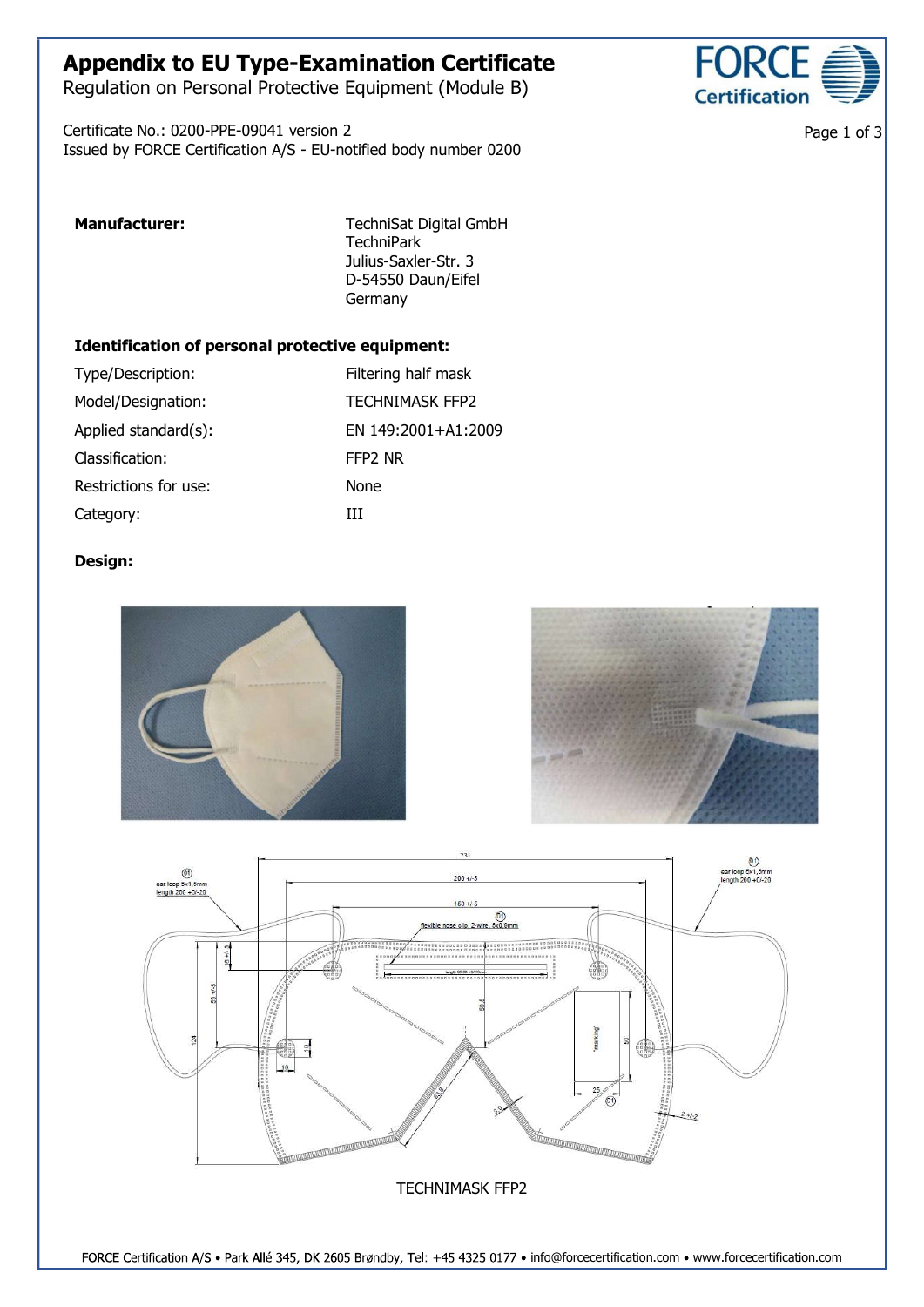### Appendix to EU Type-Examination Certificate

Regulation on Personal Protective Equipment (Module B)

Certificate No.: 0200-PPE-09041 version 2 Issued by FORCE Certification A/S - EU-notified body number 0200



Page 2 of 3

#### History:

| Issue/change:                              | Certificate No.:         | Certificate ID: | Issue date: |
|--------------------------------------------|--------------------------|-----------------|-------------|
| - Original certificate                     | 0200-PPE-09041 version 1 | 09041           | 2020-09-23  |
| - Additional place of production, Staßfurt | 0200-PPE-09041 version 2 | 10091           | 2021-02-08  |

### Place(s) of Production:

| Final assembly                 | <b>Address</b>                                |  |
|--------------------------------|-----------------------------------------------|--|
| <b>TechniSat Vogtland GmbH</b> | Hauptstraße 46<br>D-08261 Schöneck<br>Germany |  |
| TechniSat Teledigital GmbH     | Nordstraße 4<br>D-39418 Staßfurt<br>Germany   |  |

#### Documentation for observance of relevant requirements stated in the applied standard(s):

| Test house         | Report No.:      | Testing/Inspection of:                                                  |
|--------------------|------------------|-------------------------------------------------------------------------|
| - FORCE Technology | 120-30093.08     | Type-testing of filtering half mask                                     |
| - FORCE Technology | 121-21537 rev. 1 | Supplement verification test on mask manufactured at<br><b>Staßfurt</b> |

**Partial conclusion:** The requirements stated in the applied standards are fulfilled for the relevant test clauses and classification(s)/performance level(s).